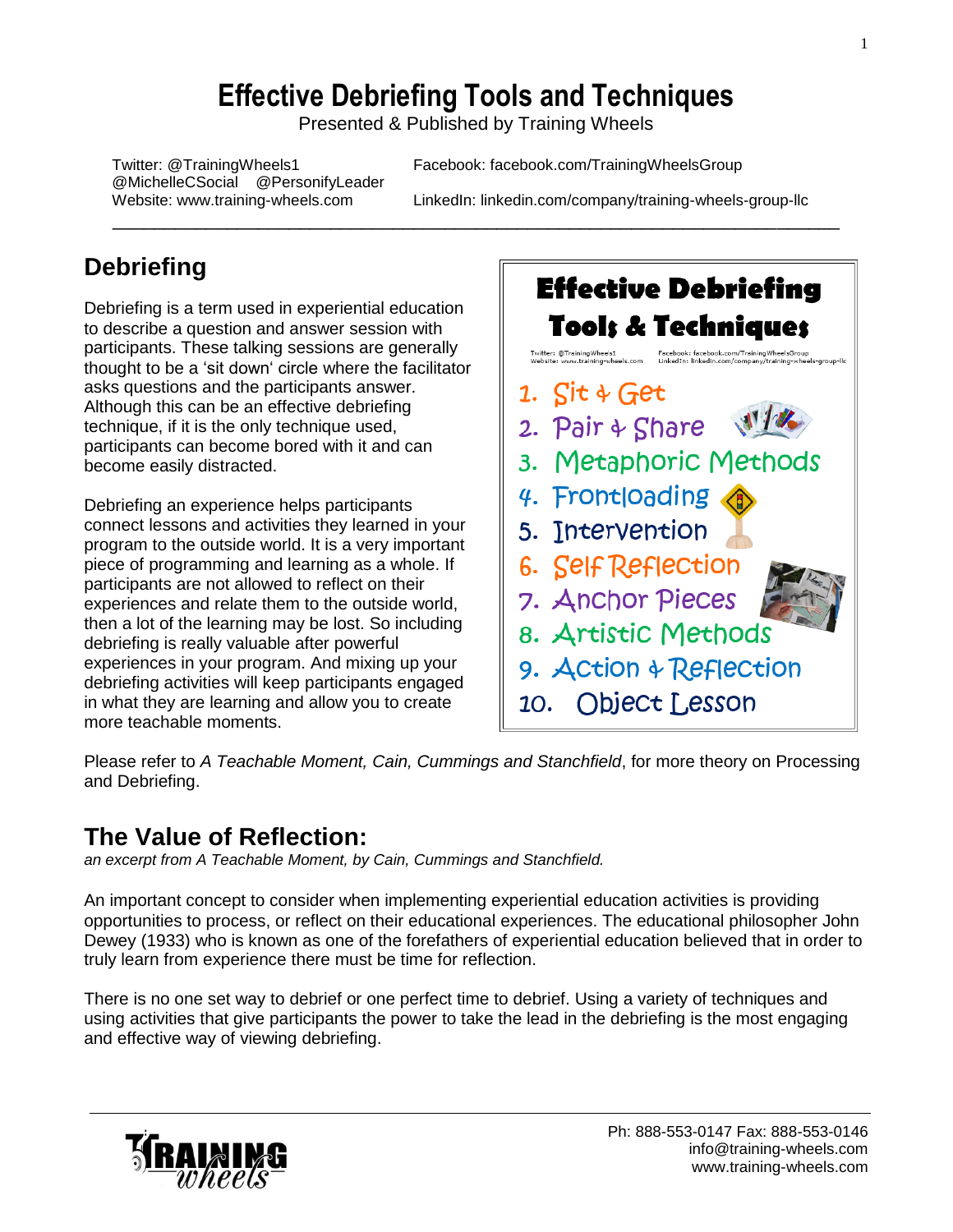# **Technique #1 Sit and Get**

As mentioned above, debriefing is a term used in experiential education to describe a question and answer session with participants. These talking sessions are generally thought to be a 'sit down' circle where the facilitator asks questions and the participants answer. This is often referred to as a Sit and Get circle. This technique can be very effective as long as it is not the only technique used. If not other technique is used, participants



can become bored with the process and can become easily distracted. Also in this method, the facilitator is directing the participants rather than students interpreting the experience for themselves.

### **Technique #2: Pair and Share**

With this technique, the facilitator first asks participants to find a partner. Once everyone has a partner the facilitator instructs the group to discuss a debriefing question together.

The debriefing technique of Pair and Share works well because the participants get a chance to practice their answer before sharing with the large group. Many participants do not like being put on the spot when asked question in front of their peers. Pair and Share also allows for each participant to answer the question, not just one person talking while the rest of the group listens. Everyone gets a chance to answer each question that is asked.

#### **Icebreaker Wheelies**

Are you tired of asking the same questions to open your programs? Here is a unique collection of questions that will breathe new life into your openers. Our favorite way to use these cards is to let the participants ask each other the questions as an icebreaker exchange. Hand one card to each participant. Ask them to find a partner and share their response to the question on their card. After the two have each shared their response, have them exchange cards and find a new partner. Encourage 6- 7 partner exchanges.



- Here are a few examples:
- 1. What is your favorite restaurant to eat at?
- 2. Who was your all-time favorite teacher and why?
- 3. What is a current television show that you enjoy watching?
- 4. If you could possess one unique super power, what would it be?
- 5. What is your favorite old-time movie and why?

#### **Debriefing Wheelies**

The Debriefing Wheelies were designed to help facilitators ask debriefing questions in a proper sequence that makes sense to participants. It can also shift some of the responsibility for successful processing from the facilitator to the participants. The sequence of **1) What happened**, **2)Why is this important**, and **3) How can I use this information**, not only takes participants through a progression for processing a specific event, but also presents a fun and unique way for participants to debrief themselves.



**Debriefing exchange:** Place the cards in 3 piles according to color. Instruct participants to choose one card from the **Orange Pile** first. Ask them to find a partner and share their response to the question on

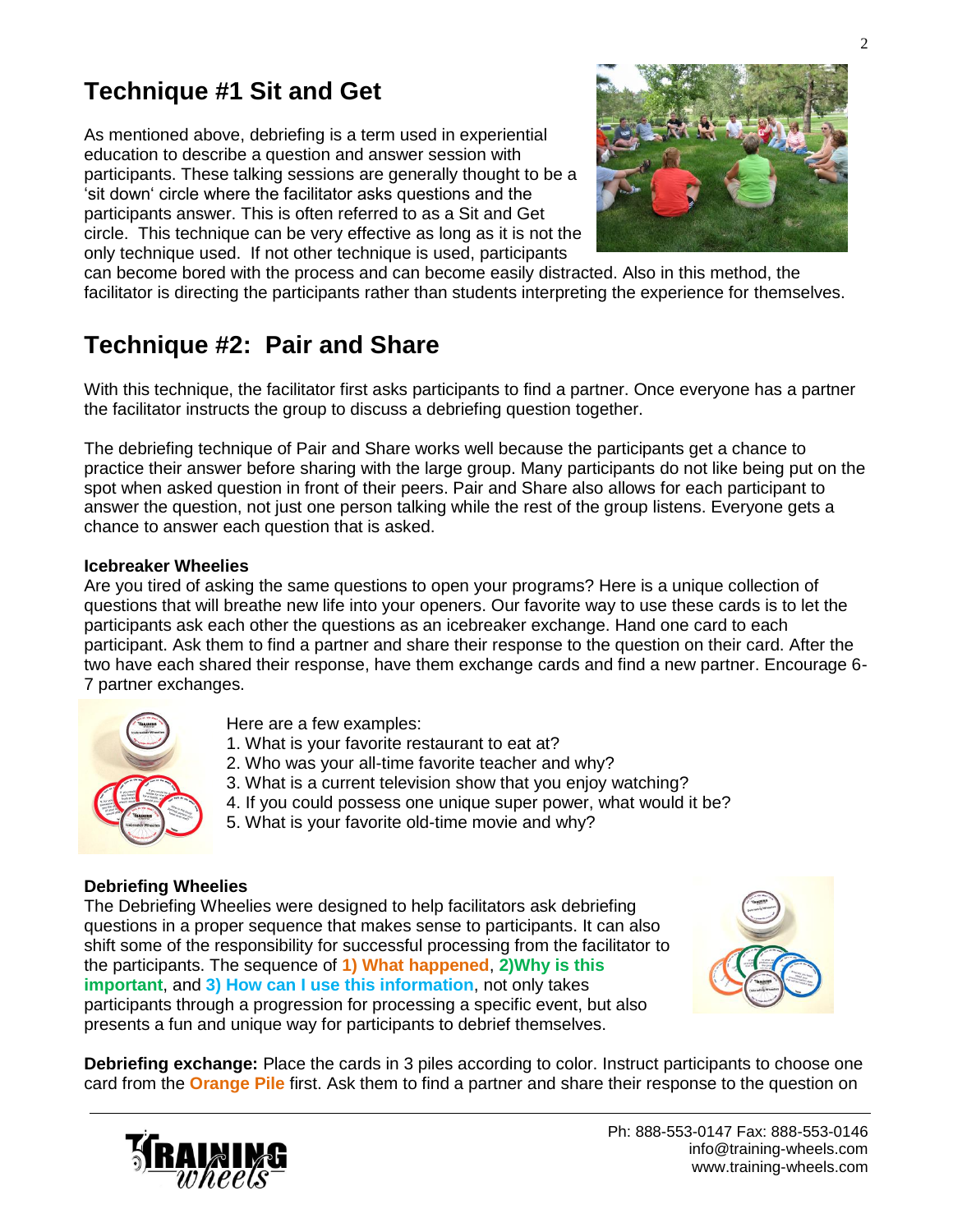their card with their partner. After the two have each shared their response, have them exchange cards and find a new partner. Encourage 3-4 partner exchanges. After 3-4 exchanges with Orange cards, have them trade out their card for a **Green card**. Encourage 3-4 partner exchanges with the green cards, then trade out this card for a **Blue card**. After 3-4 partner exchanges with the blue card the participants can return the card to the pile and form a circle. This process lets the group walk themselves through the debriefing sequence.

# **Technique #3: Metaphoric Methods**

**Metaphoric Methods** are amazing techniques that really let the props do the talking for you. They also give more ownership of the debriefing process to the participants themselves. Debriefing activities can be just as dynamic and engaging as challenge course initiatives or group initiatives- especially with a new frame of mind from facilitators towards recognizing that reflection is not that 'boring thing' that comes at the end of the activity. It is not. It is that thing that creates the value and wonder in learning; it is the way ideas come together as a lasting lesson.

Using objects, as symbolic representations of an experience, or personal attribute can be a very effective approach to processing. These activities engage participants in creating or choosing symbols representing a group success or individual strength or accomplishment. The strength of these types of activities is that they are not threatening to participants and facilitators, and leave the opportunities for creative and meaningful interpretation of an experience wide open.

### **Metaphor Cards/Chiji Cards**

Metaphor Cards are reflective tools that use metaphors or symbols to represent participant's reactions to an experience. These cards are useful as introductory activities, for processing a specific experience, for closure, or even as tools to help participants resolve conflict.

This engaging tool uses pictorial images, metaphors or symbols to represent a participant's or group's reactions to an experience. Providing a tangible image upon which participants can attach their thoughts helps give these ideas substance and shape in quite profound depth. Metaphor Cards are useful as introductory activities, for processing a specific experience, for closure, or even as a tool to help participants resolve conflict. Metaphor Card Activities are appealing to participants, can be used in many different ways, and are appropriate for all age groups.

#### **Directions for Metaphor Cards/Chiji Cards:**

- As an introductory activity participants can choose the card that best represents a strength they bring to the group, or a goal they have for the day, course or program.
- As a pre brief in the early parts of a program spread the cards out before the group and have them pick a card that best represents where they are at that moment. At the very beginning of the day/program, spread the cards out before the group and have them pick a card that best represents where they are at that moment. Ask them how they are feeling and to pick a card that matches where they are mentally coming into the day. Go around the group and ask each participant to share why they picked the card they did and why that card represents them or where they are. If you start the day with this activity, it is good to end the day with this same activity.
- Spread the cards out before the group and have them pick a card that best represents an experience or a feeling that they had during the activity or at the end of the day. You can do this at the end of the day or after an activity. Go around the group and ask each participant to share

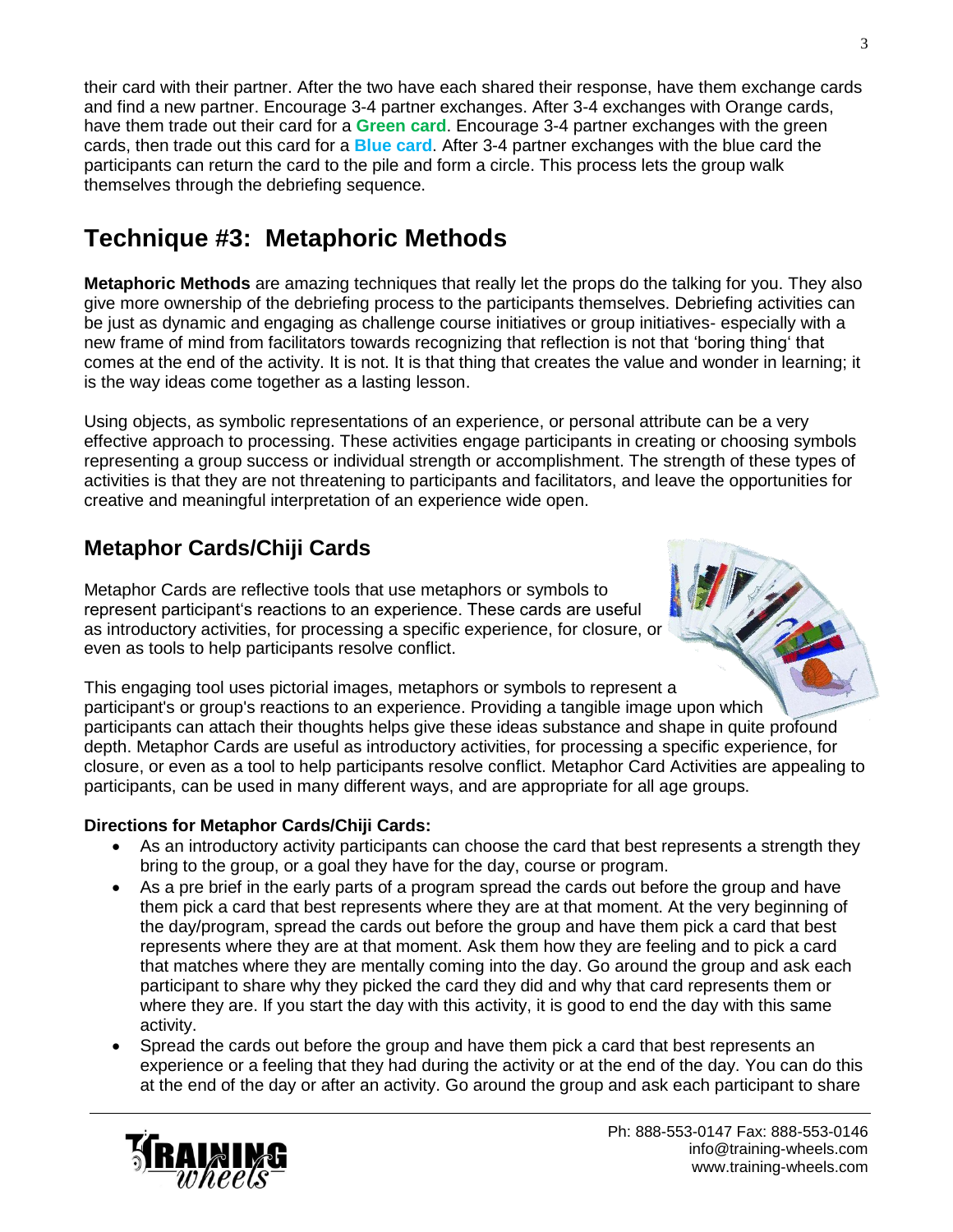why they picked the card they did and why that card represents them or an experience they have had. Participants can each pick their own card, then draw it or write about in their journal.

### **Technique #4 Frontloading**

In its simplest form, **Frontloading** refers to giving an example *before the experience* rather than afterwards. By giving the participants and example of the type of answer you are expecting, it makes the debriefing process much easier. Kids learn by example, so if they hear a good example they will most likely follow your lead. Frontloading gives participants a sense of the task purpose, expectations for behavior and motivation for coming up with their answer.

#### **Body Part Debrief™**

The Body Part Debrief™ activity is a great activity for both new and seasoned facilitators. It is simple enough in nature that groups of any age will use it with ease. The body parts have a 'coolness' factor to them that fosters a safe environment for people to talk. If you are having a hard time getting your participants to share or reflect, this activity will help solve that problem.

The basic concept for this activity is that you have different balls or objects that are shaped like body parts. Each part can represent a metaphor related to that part. For example:

**Eye:** Could represent something new that you saw in yourself or someone else. What vision do you have for yourself/the group?

**Stomach:** Could represent something that took guts for you to do. What pushed you outside your comfort zone?

**Brain:** Could represent something new that you learned about yourself, a teammate, or the group. What did you learn through your experience?

**Heart:** Could represent a feeling that you experienced. What things come from the heart?

**Hand:** In what way did the group support you? Could represent someone you would like to give a hand to for a job well done.



**Ear:** Could represent something you listened to or a good idea you heard. Could represent something that was hard to hear—did you receive constructive feedback or not-so-constructive feedback.

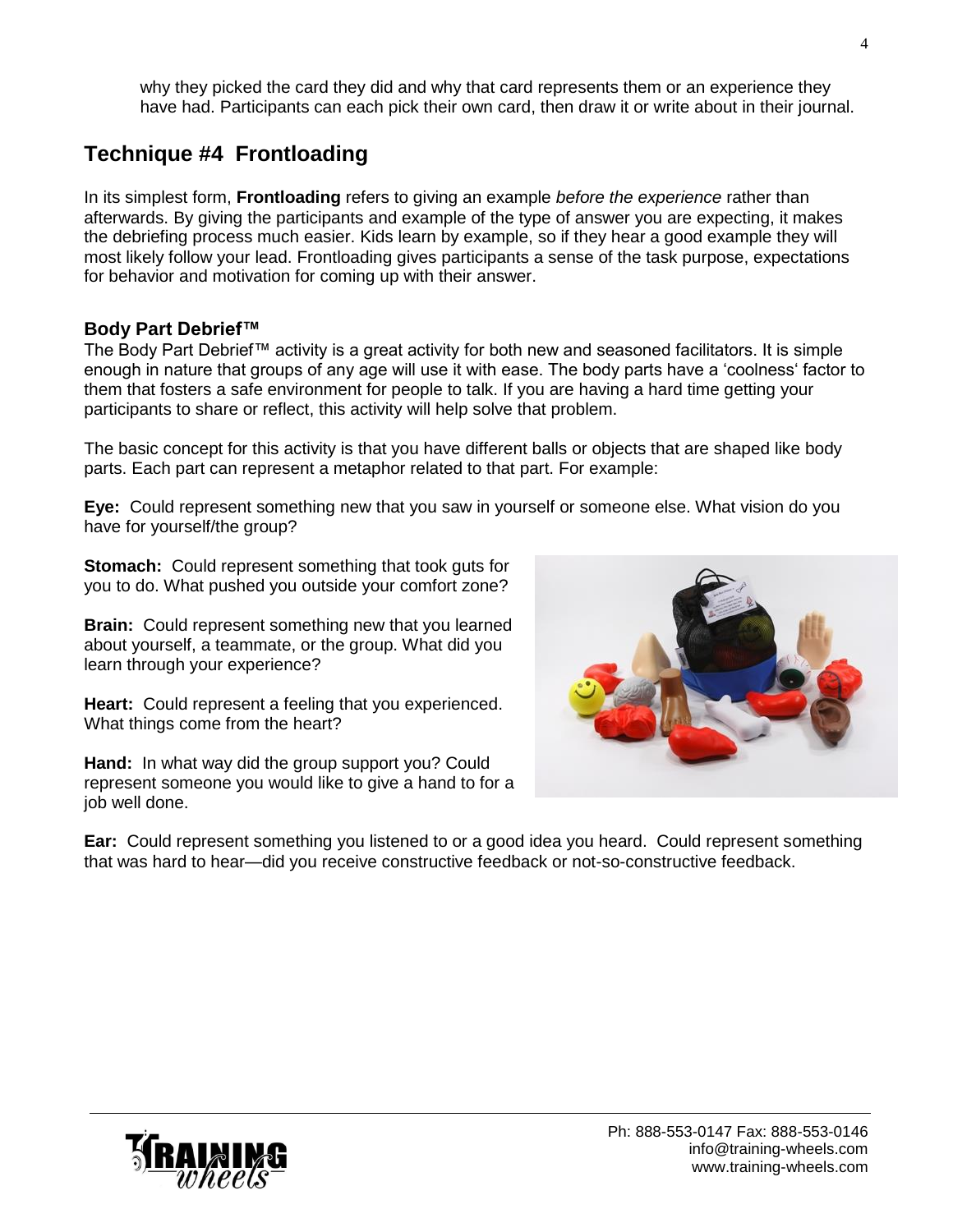# **Technique #5 Intervention Tools**

Sometimes with our groups we have to stop the fun and games and have hard conversations with participants. This could result from a negative behavior from an individual or a group behavior that needs to be addressed. This next tool is one of my favorite tools to use when you have to have a hard conversation.

#### **Traffic Debrief**

The three colors on the stoplight can be used as metaphors for behaviors: What are you doing well? (green light) What do you need to be careful of? (yellow light) What do you need to stop doing? (red light).

Present a stoplight to the group to set the stage for targeted metaphoric processing. When a group has started to show negative behavior patterns, or if a conflict arises, use the metaphor of the stoplight to debrief the situation. **Frontload** your discussion with examples for each color. You could also have the group give suggestions for each color. Following are examples of processing questions and information that relate to the Stoplight.

- **RED:** What are things happening in the group that need to STOP in order for us to be more successful? The usual answers are to stop teasing, horseplay, put-downs, blaming, etc.
- **YELLOW:** What are things we need to be CAREFUL of as we continue? Suggestions have included keeping everyone safe, listening to all ideas, being aware of personal choices and boundaries, etc.
- **GREEN:** What are things we want to GO for? This could be group goals, as well as behavior suggestions. Ideas have included being respectful, encouraging more, setting time limits, etc.

If it wouldn't be a distraction, the stoplight can be handed out to a specific individual who will monitor those ideas for the group. This person can be asked to report on what they observed at the end of the activity or session. For example; the person designated to carry the stoplight is asked to let the group know any time he sees an infraction of behavior norms. He could call a group discussion, point to the yellow light and say, ―We had stated we wanted to be careful of listening to everyone's ideas before we started. Are we listening to everyone?

## **Technique #6 Self Reflection**

**The Pocket Processor:** The Pocket Processor is a processing tool based on the theory of the yin and the yang. This theory describes two ends of a continuum, with each end having the seed of the other. The Pocket Processor helps participants examine the flow along the continuum. Human Continuum variation: Put a piece of rope in the center of the room.



Ask everyone to stand on the line. Then read the two sides of the card and allow every participant to physically place himself or herself anywhere on that continuum. For example, a facilitator can say, "This side of the room is always taking charge." The other side of the room is always, "allowing others to lead." I want each of you to find the place on the continuum where you most fit today."

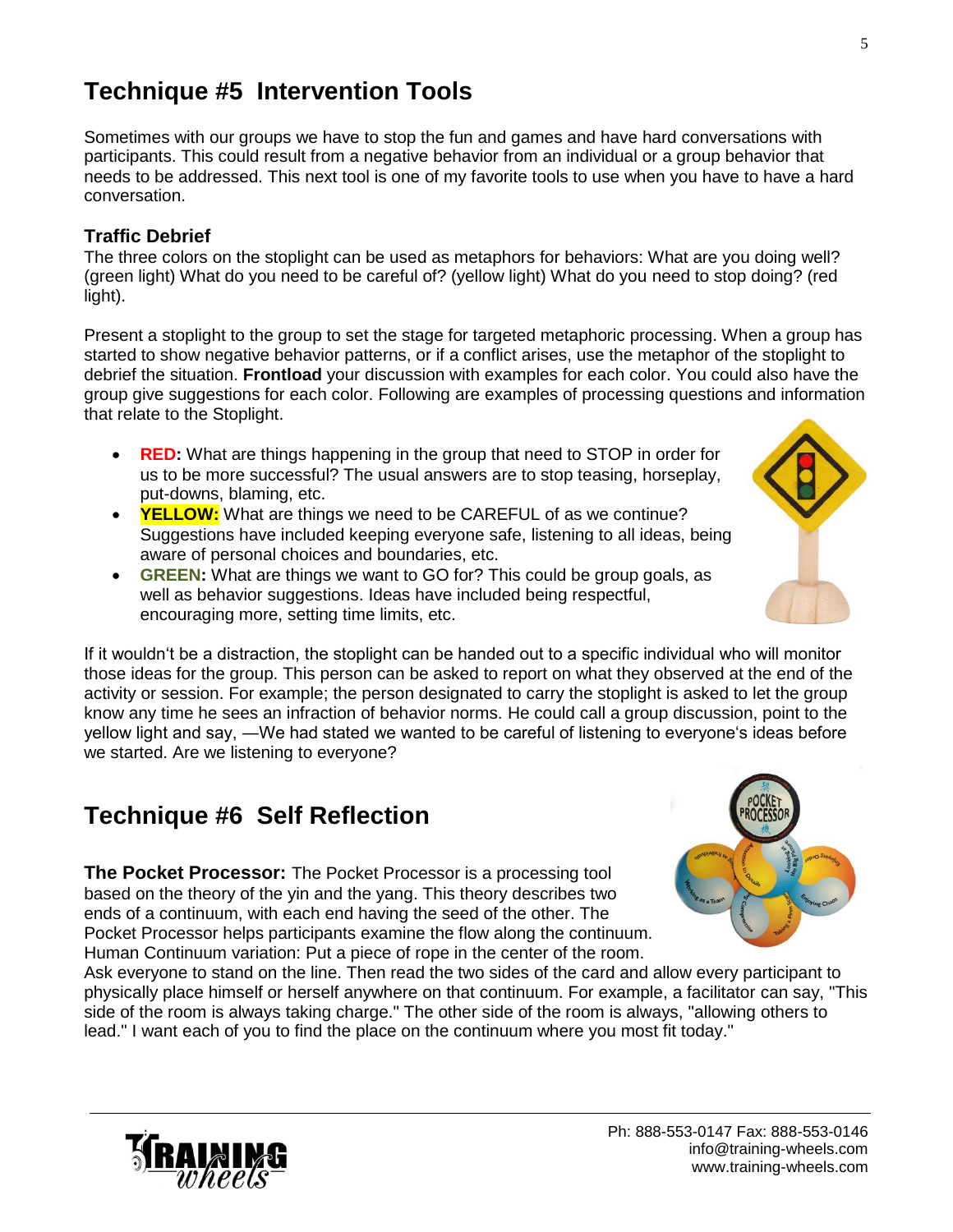# **Technique # 7 Anchor Pieces**

Anchor pieces are small trinkets or mementos of your program that participants take home with them. These objects will anchor the learning and experiences they had back to your program. Groups seem to go more in depth about their ideas and feelings when they attach their thoughts to a symbol or picture. Because participants share about a card or object rather than directly about themselves they are often more willing to share. Often more reserved members are drawn to expressing themselves through the use of these symbols.



#### **Postcard Processing**

As a pre brief - in the early parts of a program spread Postcards or trinkets out before the group and have them pick a one that best represents where they are at that moment. Ask them how they are feeling and to pick a card that matches where they are mentally coming into the day. Go around the group and ask each participant to share why they picked the card they did and why that card represents them or where they are. If you start the day with this activity, it is good to end the day with this same activity.



Debrief - Spread the objects/postcards out before the group and have them pick one that best represents an experience or a feeling that they had during the activity or at the end of the day. You can do this at the end of the day or after an activity. Ask participants to share why they picked the object or picture and why it represents them or an experience they have had.

Take away- Ask each participant to pick a card that best represents their experience. On the cards write a note to yourself or another person. Take this card with you and "deliver" it to yourself/others at a later date.

### **Technique #8 Artistic Methods**

Artistic Methods allow participants to have creative freedom to express their learning through different mediums. This could be through art projects, musical methods or videography.

#### **Community Puzzle, available from Training Wheels**

Puzzles can be incorporated into reflective learning in a variety of ways. Puzzles create a unique atmosphere in which each participant can contribute an equal piece. Puzzle pieces can work as a metaphor for the role participants take in activities. They can act as a space to create artistic representations of a participant's strengths, or contributions to the group. They can create a "picture" of the group and its experiences and goals piece by piece.

There are many ways to use The Community Puzzle. The only limit is your imagination. We recommend having each person decorates a puzzle piece in his/her own style, usually, but not always using a common theme. You can have them color on their puzzle piece to represent a 'piece' of learning that they are going to take away from the program, or how they are an essential 'piece' of the team.





Ph: 888-553-0147 Fax: 888-553-0146 [info@training-wheels.com](mailto:info@training-wheels.clm) [www.training-wheels.com](http://www.training-wheels.com/)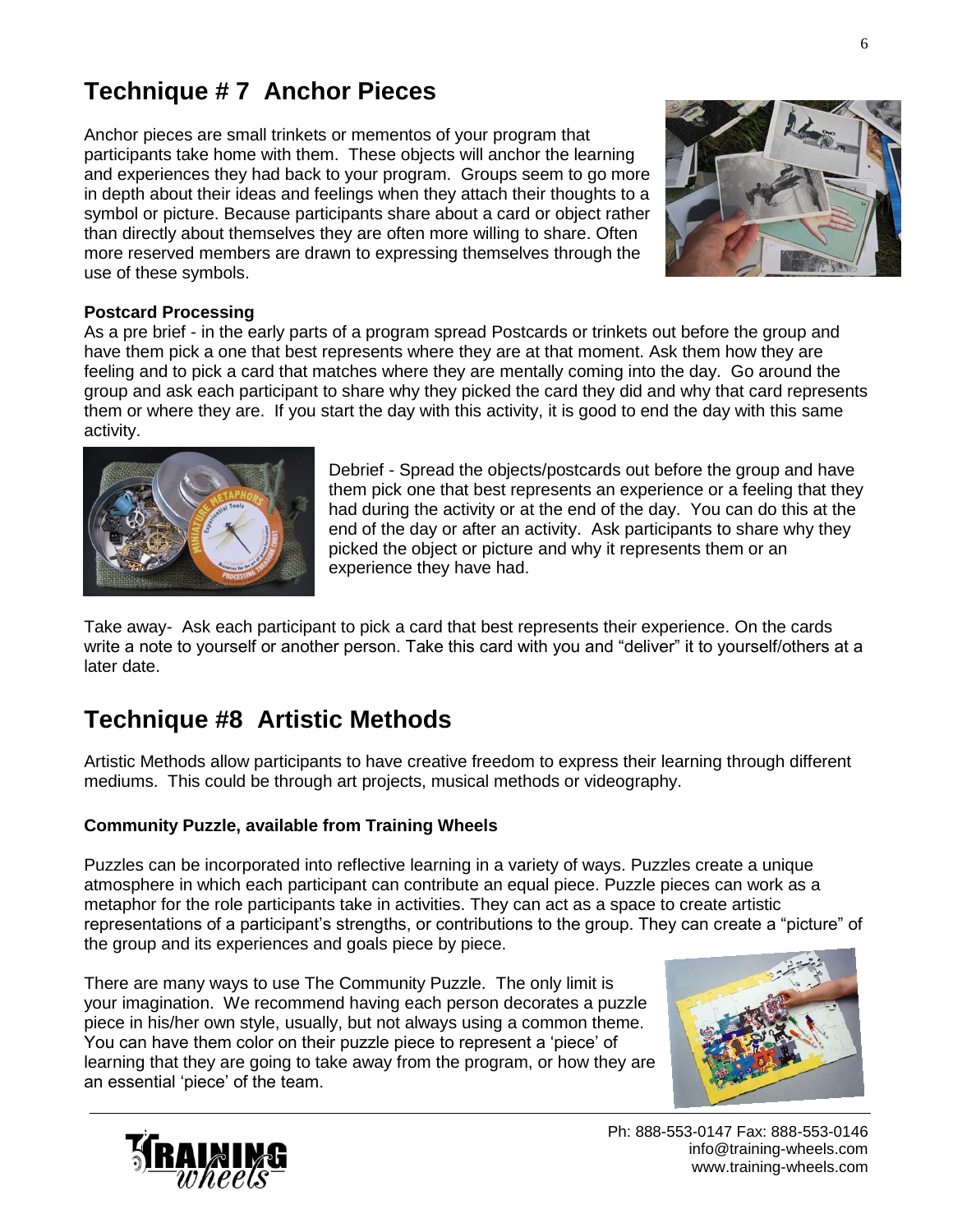### **Technique #9 Action and Reflection**

Traditionally processing has involved sitting a group of participants down in a circle after an activity and having the facilitator ask participants questions regarding their reactions to experience. Though this activity can be effective, it can be tiresome for everyone involved if it is the only processing method used. Also in this method, the facilitator is directing the participants rather than students interpreting the experience for them. Some variations of this activity that will liven it up and give more control to the participants are listed below:

#### **Shuffle Left, Shuffle Right** (Debriefing in Motion)

Some folks have remarked that it takes more energy for an 11 year old boy to stand still, than it does for them to move! For participants that need to move during a debriefing session, here is a perfect solution.

**Concepts:** Providing some kinesthetic movement during a reviewing session can maintain the energy of the group, and keep those high energy folks engaged by being active.

#### **Directions:**

- Begin by asking the group to form one large circle. Groups may decide to place their arms around their neighbors, hold hands, or simple stand unconnected next to each other.
- The facilitator offers the group the chance to 'have their say.' This may be related to a particular question, or the previous activity, or be open to any viewpoint that a person in the group wishes to share. It is often helpful for the facilitator to go first, and demonstrate the style (and length) of response.
- The activity begins with the group shuffling to the left.
- At some point, the facilitator says stop!! and then gives their comment to the group.
- Next, they say shuffle right, and the entire group shuffles right, until someone else says stop!! and has their say.

#### **Debriefing Thumball™**

The Debriefing Thumball™ was designed to help facilitators ask debriefing questions in a proper sequence that makes sense to participants. It can also shift some of the responsibility for successful processing from the facilitator to the participants. Using the sequence of:

- **1. What happened,**
- **2. Why is this important**, and
- **3. How can I use this information**,



not only takes participants through a progression for processing a specific event, but also presents an overall lesson on proper processing.

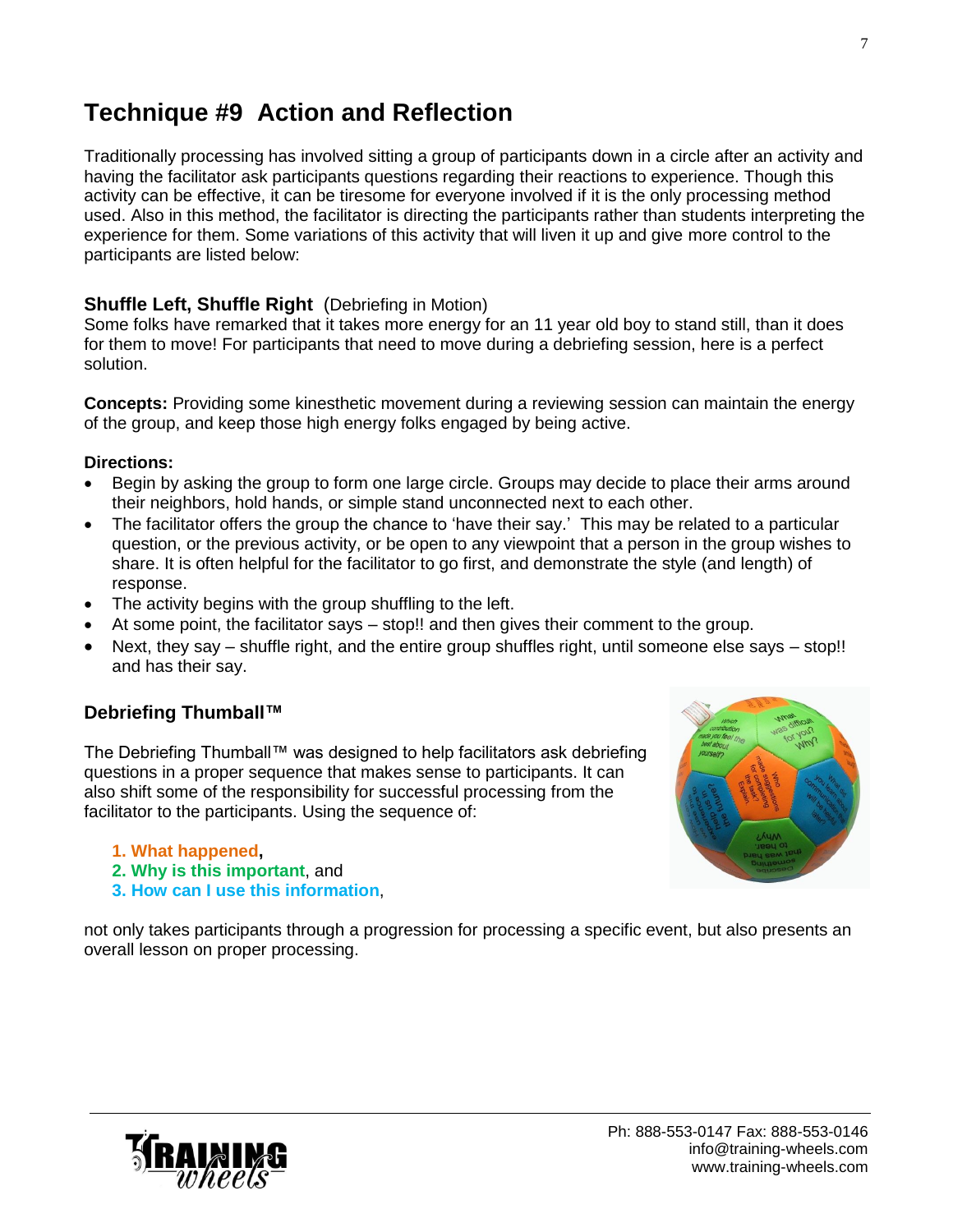[www.training-wheels.com](http://www.training-wheels.com/)

# **Technique #10 Object Lesson**

Object lessons are processing tools that could be classified as a separate activity, but actually teach a lesson to prove a point. Our favorite example of this technique is the activity, The UFO Ball.

### **UFO Ball**

This UFO Ball may look like a simple ping-pong ball with two pieces of metal, but when both pieces of metal are touched simultaneously, the ball lights up and makes noise!, Use it to teach the value of connection in your team. The ball will activate if you have a group of 10 people all connected hand to hand--if one person disconnects from the team the ball will stop making noise. This can be a powerful metaphor to reflect on the effects on a team when someone is not giving 100%

### **Workshop Notes:**



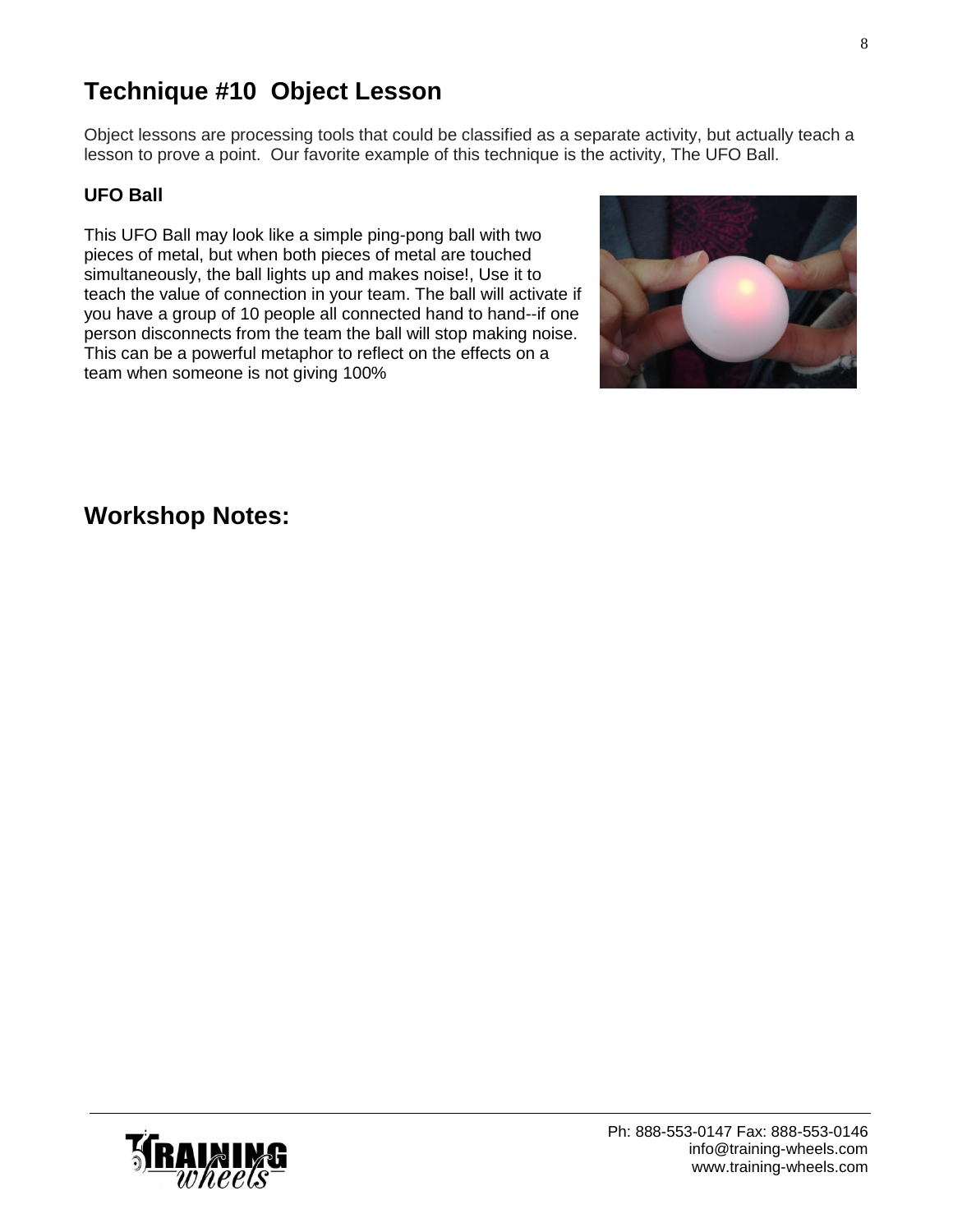#### **Recommended Reading and Publications**

A Teachable Moment, a Facilitator's Guide to Activities for Processing, Debriefing, Reviewing, and Reflecting. Jim Cain, Michelle Cummings, Jennifer Stanchfield, 2004. Kendall Hunt Publishing. ISBN: 075751782X

Playing With a Full Deck, 52 Team Activities Using a Deck of Playing Cards. Michelle Cummings, 2007. Kendall Hunt Publishing. ISBN: 07575-4094-5

Setting the Conflict Compass, Activities for Conflict Resolution and Prevention. Michelle Cummings, Mike Anderson, 2010. Kendall Hunt Publishing. ISBN-978-0-7575-8457-2

Open to Outcome, Micah Jacobsen and Mari Ruddy, 2005, Wood N Barnes Publishing. ISBN: 1885473591

Processing Pinnacle, An Educator's Guide to Better Processing by Steve Simpson, PhD, Dan Miller & Buzz Bocher, 2006, Wood N Barnes Publishing. ISBN: 188547363X

Tips and Tools: the Art of Experiential Group Facilitation, Jennifer Stanchfield, 2008. Wood N Barnes Publishing. ISBN: 1885473710

The Book of Raccoon Circles, Jim Cain, Tom Smith. 2006. ISBN-978-0-7575-3265-8

#### **Michelle Cummings, Presenter**



Michelle Cummings M.S. is the Big Wheel and founder of Training Wheels, a known leader in the Team Development industry. She is an accomplished author and is a sought-after speaker and consultant on leadership, teambuilding, and experiential learning. Michelle has created a wide variety of facilitation, debriefing and teambuilding activities that have collectively changed the way trainers and educators work.

Michelle has authored 4 books to date and a  $5<sup>th</sup>$  is in its final stages.

Michelle, along with Dr. Jim Cain and Jennifer Stanchfield are the authors of the renowned book, *A Teachable Moment, A Facilitator's Guide to Activities for Processing, Debriefing, Reviewing, and Reflection*. The book has over 120 different processing tools, activities, and techniques for facilitators.

Michelle is also the author of *Bouldering Games for Kids, an Educational Guide for Traverse Walls, Playing With a Full Deck, 52 Team Activities Using a Deck of Cards*, and *Setting the Conflict Compass, a Facilitator's Guide for Conflict Resolution Activities*.

Sign up for Michelle's free games newsletter to receive updates on these titles and for free activities online at [www.training-wheels.com.](http://www.training-wheels.com/)



#### **The Spokesperson E-Newsletter**

The Spokesperson e-newsletter, Tips for Trainers and Wheel of a Deal Wednesday emails are free services that subscribers can anticipate receiving once a week. The content varies from an Activity of the Month, a Book of the Month, a Non-Prop Activity of the Month, and great facilitator tips and tools. You will receive fresh ideas and innovative

activities each week to enhance your facilitation skills and practice.

Each person who signs up is entitled to a copy of the free e-book, Playing With a Full Deck. It has 9 sample activities from Michelle Cummings book, Playing With a Full Deck, 52 Team Activities Using a Deck of Cards. The link for this book will be emailed to you when you subscribe to the newsletter.

**Sign Up Online at www.training-wheels.com**